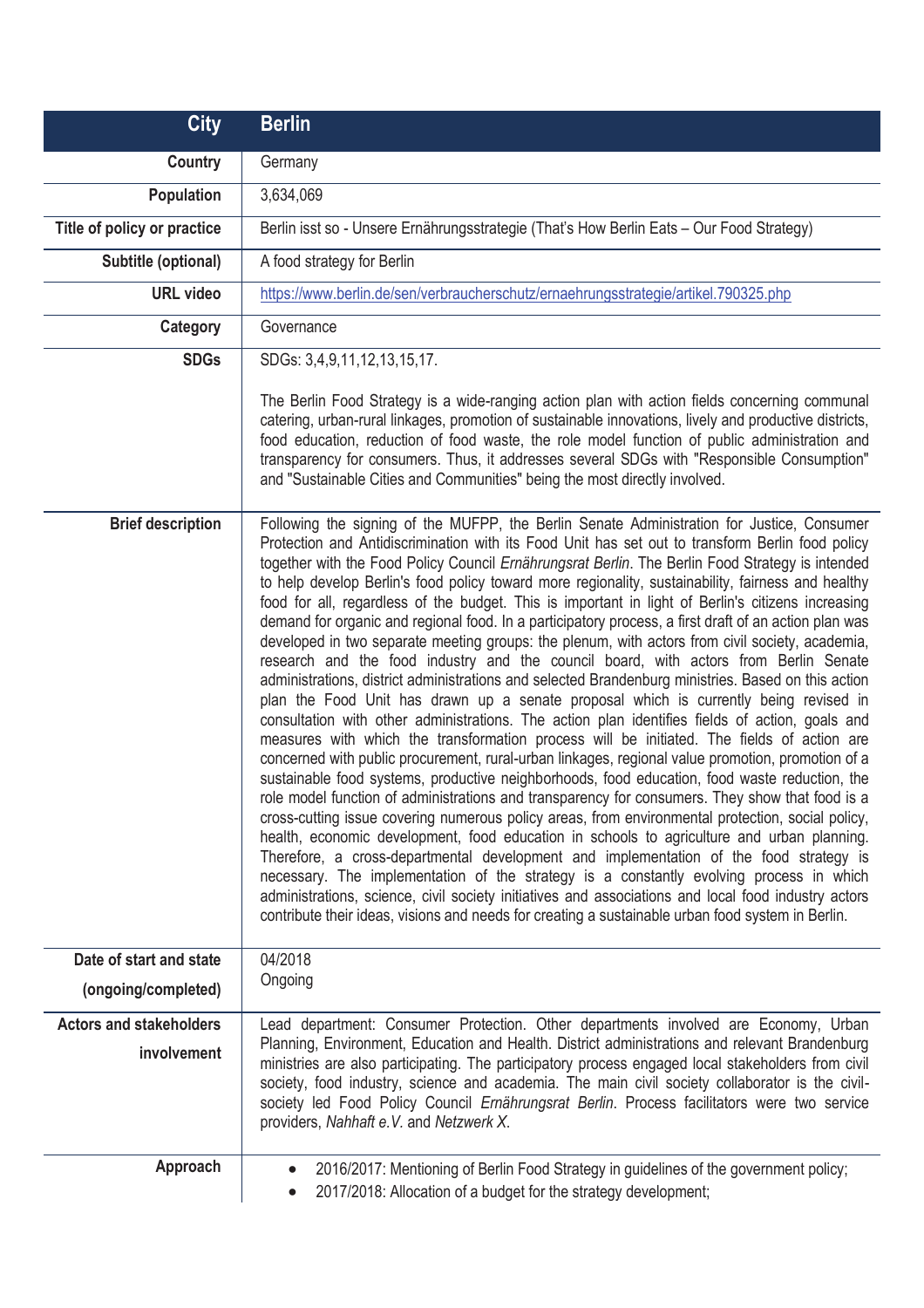|            | 2018: Commission of a consultant team<br>consultation with Ernährungsrat Berlin<br>6-month participatory development process with 3 plenum and 2 council board<br>meetings leading to first strategy draft with recommendations;<br>2019: public mixed-actor update and feedback meeting;<br>2019: Revision of strategy draft in consultation with other administrations.                                                                                                                                                                                                                                                                                                                                                                                                                                                                                                                                                                                                                                                                                                                                                                                                                                                                                                                                                                                                                                                                                                                                                                                                                                    |
|------------|--------------------------------------------------------------------------------------------------------------------------------------------------------------------------------------------------------------------------------------------------------------------------------------------------------------------------------------------------------------------------------------------------------------------------------------------------------------------------------------------------------------------------------------------------------------------------------------------------------------------------------------------------------------------------------------------------------------------------------------------------------------------------------------------------------------------------------------------------------------------------------------------------------------------------------------------------------------------------------------------------------------------------------------------------------------------------------------------------------------------------------------------------------------------------------------------------------------------------------------------------------------------------------------------------------------------------------------------------------------------------------------------------------------------------------------------------------------------------------------------------------------------------------------------------------------------------------------------------------------|
| Innovation | Berlin is the first German city to develop an urban food strategy, thus taking on a pioneering role.<br>Other German cities have already started a similar process following Berlin's example. This<br>strategy is not implemented with a top-down approach but with a bottom-up, participatory,<br>multistakeholder process including actors from private and public institutions, from across the food<br>supply chain and from different levels of government. Never before has there been a municipally<br>endorsed program in Berlin which made food a priority like the Berlin Food Strategy does now. It<br>highlights not only what is already done by the city administrations but shows what the city plans<br>for the future. With food being such a cross-cutting topic, a variety of administrations need to be<br>and are involved. Hence, the Administration for Consumer Protection committed itself to fostering<br>inter- and cross-departmental collaboration in an administrative environment where such<br>cooperation is rather uncommon. The administration also engages in a collaborative governance<br>arrangement with civil society actors in order to pursue its goal to set in motion the sustainable<br>transformation of the Berlin food system. In other cities, usually the Mayor's office or the<br>departments for Health, Urban Planning or Environment have taken on the task of developing an<br>urban food strategy. In Berlin it is the department for Economic Consumer Protection, together<br>with the Ernährungsrat Berlin, which in itself is a novelty.       |
| Impact     | The food strategy has eight pillars, many of which are concerned with generating social and<br>economic equity for vulnerable citizen groups. One of the main pillars of the Berlin Food Strategy<br>is public procurement and communal catering, which are big levers of the state sector to cater for<br>people who eat in public institutions including schools, hospitals and prisons. A good catering offer<br>with fresh, organic, regionally sourced products for all Berliners represents an important<br>cornerstone for more social justice, as especially children across the whole city can be reached<br>with this program. Other pillars that are expected to have a social impact are lively and productive<br>neighbourhoods and food education. The support of neighbourhood food hubs and urban<br>gardens, which are places for meeting, sharing, growing, cooking together and experimenting, will<br>contribute to the liveliness and social integration in the neighbourhoods and can support a healthy<br>diet. An explicit goal is to introduce these hubs in areas which are socially disadvantaged.<br>Furthermore, food and consumer education, another pillar, will benefit those, who do not have the<br>chance to receive this kind of education at home. Pillars concerned with the promotion of organic<br>and regional agriculture and procurement are expected to have an impact on the environment and<br>the regional economy. Since the projects of the strategy are still in process no impact<br>measurement and no quantitative data can be presented at this point. |
| Inclusion  | The Berlin Food Strategy fields of action and measures address a wide range of topics, including<br>thematic, territorial and social inclusion. All categories of the MUFPP (Governance, Sustainable<br>Diets and Nutrition, Social and Economic Equity, Food Production, Food Supply and Distribution,<br>Food Waste) are integrated in the strategy action plan. In its development and implementation,<br>while the Administration for Justice, Consumer Protection and Antidiscrimination has the lead, with<br>its unit dealing with food topics, other departments are involved, namely the department for<br>Economy, the department for Environment, the department for Urban development/planning, the<br>department for Education, the department for Health and the one for Finances. Furthermore, the<br>relevant ministries of the surrounding rural region Brandenburg (Ministry for Economy; Consumer<br>Protection; rural Development, Environment and Agriculture) have been involved in the process,<br>as food production creates links between the two states and is a topic that strongly affects the<br>whole metropolitan region. Moreover, 31 civil society and private sector actors have been involved<br>in the development process of the food strategy, creating the draft version with recommendations<br>for the further development for the Berlin Senate Administration. Far and foremost, the citizen-led                                                                                                                                                                  |